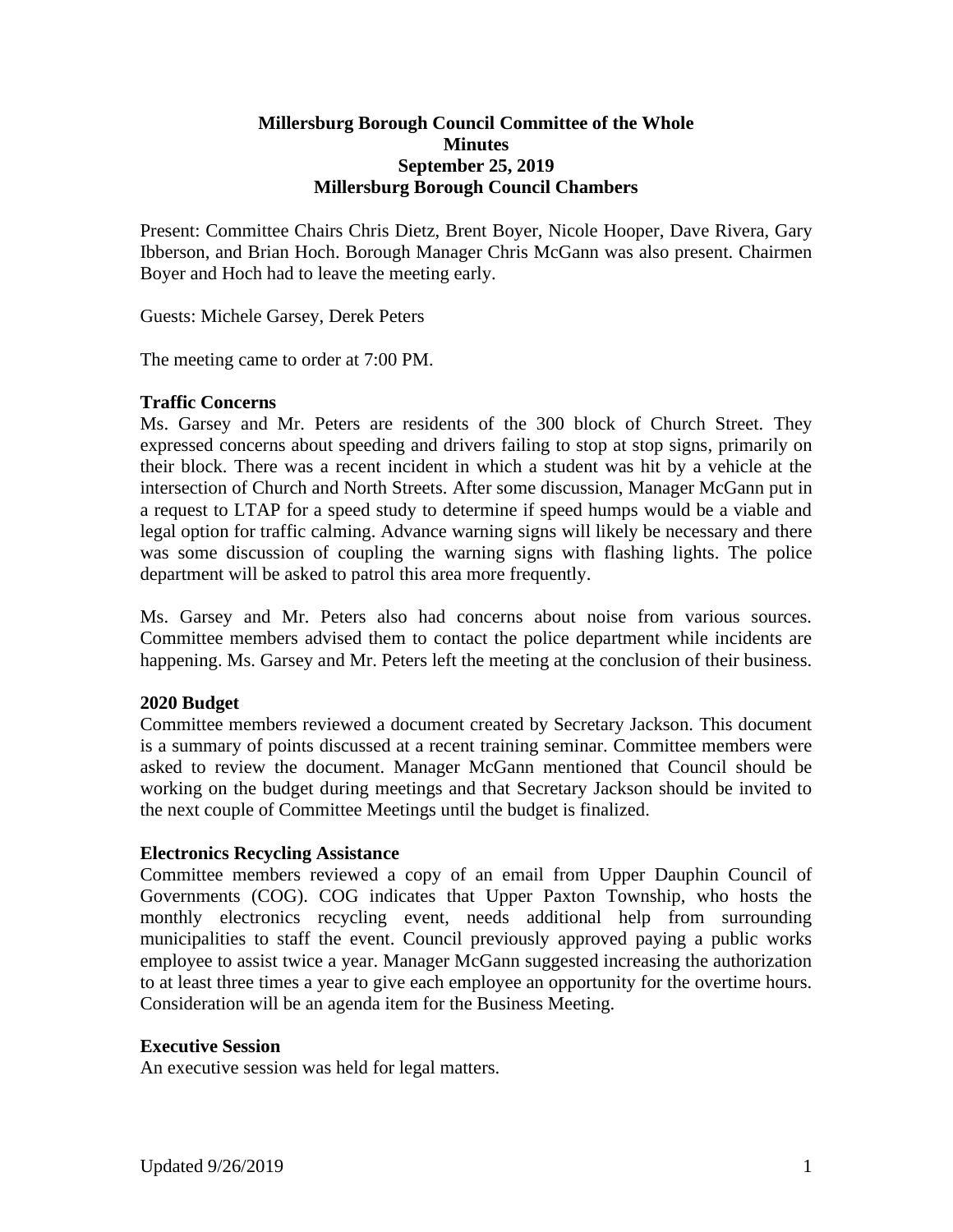# **Fire Company Contract**

Manager McGann was directed to arrange another meeting among the fire company, the Borough Council and the Township Supervisors. Council's current position is that they will support an increase in the fire protection tax to .824 mills, a three-year contract, and the additional contract provisions previously approved.

# **MYO Park Renovation**

The Borough is still on track to rebid this project in January. Chairman Dietz inquired about approaching local organizations to sponsor site amenities. Manager McGann stated that we will need a list of site amenities and pricing prior to approaching any groups. The Millersburg Rotary Club is already committed to some amenities.

# **State Street Storm Sewer Alternate Project**

Manager McGann had an initial phone call with HRG this morning regarding the project. The Borough is looking to bid this project in January as well.

### **Workers Compensation Rates**

The Borough will be taken off KMIT's "rehabilitation list" beginning in 2020. The final rates are not yet available, but this should decrease the experience modification. If that happens, the workers compensation insurance premium should decrease.

### **Engineer RFP**

With the reorganization meeting coming up, Committee Members discussed the status of the Borough Engineer. It was noted that Brinjac has been the Borough's engineer for many years. Manager McGann was directed to prepare a request for proposals (RFP) for Council to review at the October Business Meeting.

# **Long Range Capital Planning**

There was a discussion of long-range planning for various major projects. Manager McGann showed a plan that he is developing. Chairman Dietz directed that the plan be updated with projected pricing and grant deadlines.

# **Council Room Renovations**

Committee Members discussed some improvements to the Council Room.

- 1. A quote for new carpeting will be considered at the October Business Meeting.
- 2. A resolution allowing for the sealed bids for disposal of personal property will be considered at the October Business Meeting. Items offered for sale will include several unused chairs, a desk and several office space dividers.
- 3. Manager McGann will continue to look on state and federal surplus websites for updated furnishings, including a conference table, a projector screen and ten chairs for Council Members. If chairs are not found, Council may consider chairs from a commercial office supply company.
- 4. Manager McGann will repaint the walls of the Council Room in December, possibly with assistance from the public works employees. The wainscoting will be retained. The ceiling tile holders will be painted white. Neutral colors will be used in the room.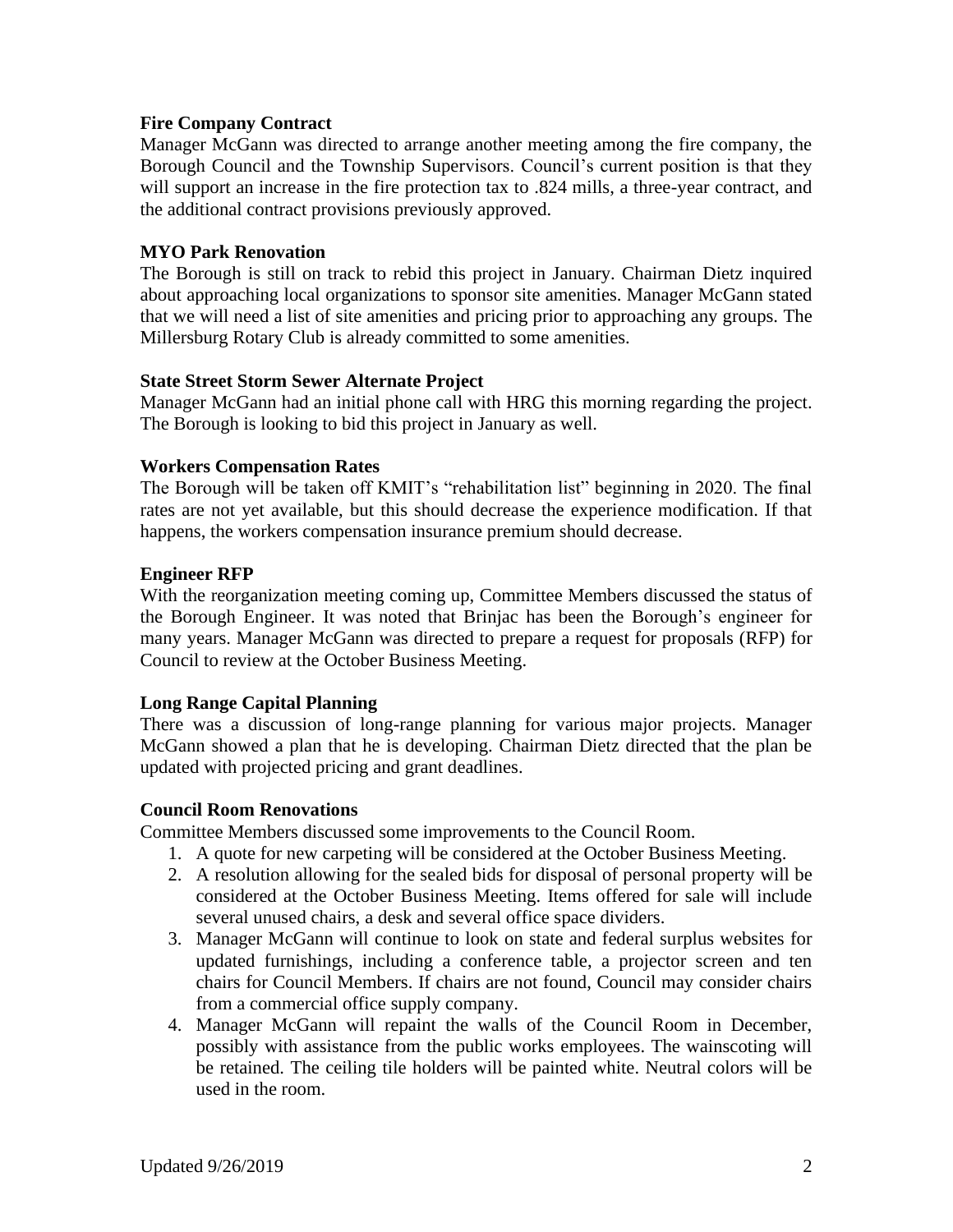# **Cable Franchise Agreement**

Chairwoman Breach was not able to attend the Committee Meeting, but she previously raised concerns about the agreement. Specifically, she was aware of new regulations regarding cable franchise agreements and she sent an email concerning the regulations to Chairman Dietz and Manager McGann. McGann will address her concerns.

# **State Aid: Fire Relief Association**

The state aid for the Fire Relief Association has been received in the amount of \$11,537.60. Disposition of these funds requires Council Action at the October business meeting.

# **2020 Paving Project**

Committee Members reviewed a list of necessary street repairs that Manager McGann prepared. The list of repairs is very extensive and would take multiple years to complete using only the Borough's Liquid Fuels allocation. Committee Members agreed that a number of the proposed street projects on the list are critical needs. Manager McGann was directed to get pricing on several of the street projects. The Committee may then decide to seek loan funding through the Dauphin County Infrastructure Bank.

# **Art Gallery Proposal**

For their 50<sup>th</sup> anniversary, the Art Gallery is considering an artistic display in Market Square Park in 2020. This would require a facility use agreement. Manager McGann discussed the specifics of the proposal and Committee Members were generally in favor of the proposal, though the Civil War statue is not to be disturbed.

# **Dauphin County Land Bank Proposal**

Committee Members asked about the scheduled Oct. 8 meeting between the Borough and the Land Bank Authority. Committee Members envision several single-family homes with a garage serving as the first floor due to flooding concerns. McGann was directed to ask if the Authority does market research and what kind of price point do they have in mind. The existing gravel drive logically could be used as a shared drive way. Council may want to consider whether to adopt the drive as a formal Borough street.

# **Rental Inspection Ordinance**

Committee Members got their first look at the rental inspection ordinance that was recommended by the Millersburg Planning Commission and were asked to review it. Manager McGann reported that the Ordinance draft is complaint-driven rather than a routine and systematic inspection system. Chairman Dietz asked for an anti-retaliation clause to be included in the draft.

# **Handicapped Parking Request**

Manager McGann presented a handicapped parking space request – the second such request since the Ordinance was adopted. Committee members reviewed photos and maps of the property. Per the Ordinance, Council will be asked to act on the request at the October Business Meeting.